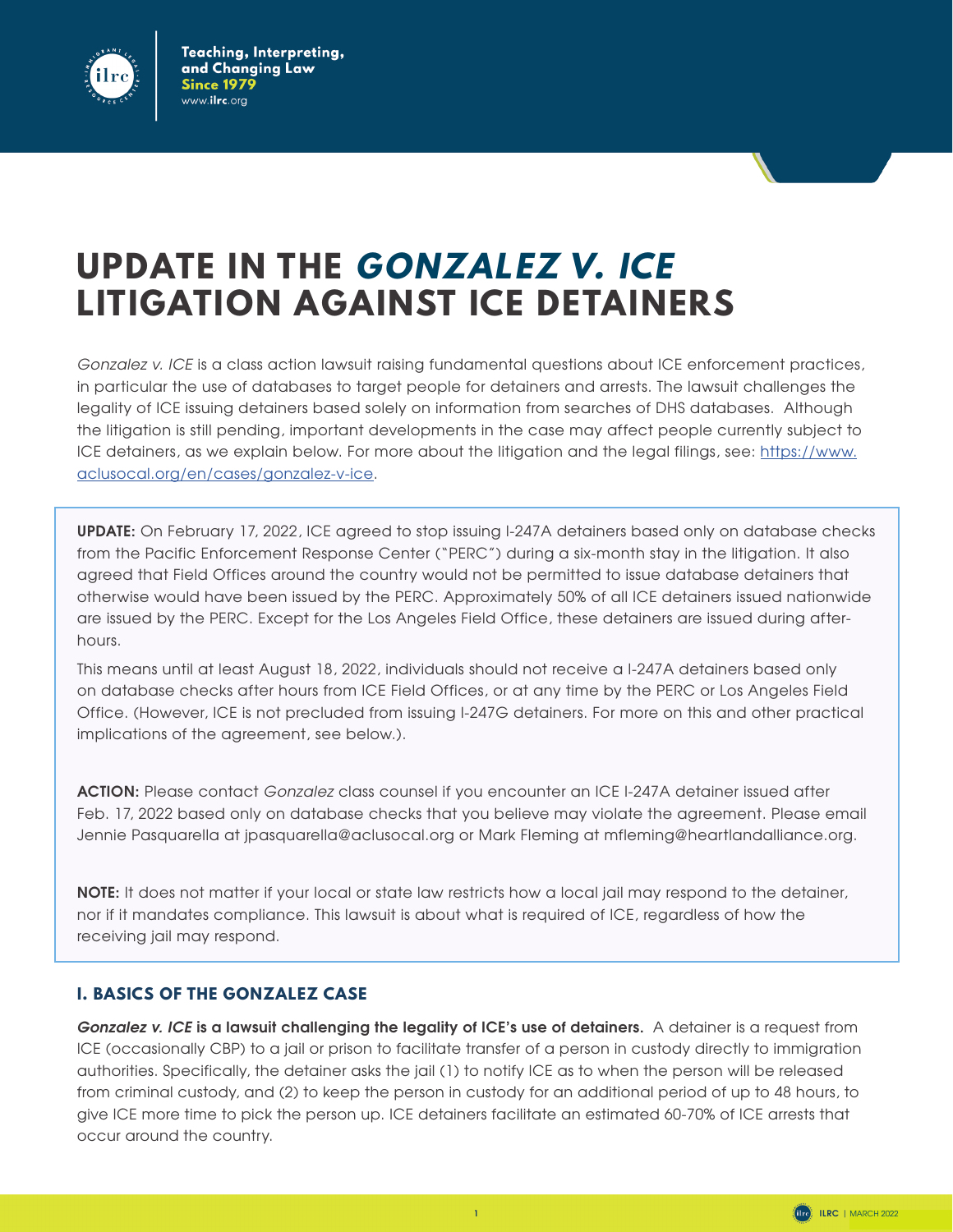ICE must have probable cause that a person is legally subject to deportation in order to issue a detainer. ICE often issues detainers based on collected information in various DHS databases. **The** *Gonzalez* **lawsuit claims that these databases are so full of error and missing information that it is illegal for ICE to issue a detainer based solely on the database records.** However, the lawsuit does not challenge detainers based on removal orders or current removal proceedings, although those records are also stored in DHS databases.

This lawsuit does not affect state and local policies that regulate whether a local jail may or may not comply with ICE detainers. The lawsuit is only against ICE. However, a local or state jail that detains a person based on a database detainer may be liable for unlawful detention in that instance.

## **II. HOW TO ASSESS IF AN ICE DETAINER IS AFFECTED BY THIS LITIGATION**

When ICE issues a detainer (Form I-247A), ICE agents generally mark the reason why they believe a person is removable. The form lists four generalized bases for probable cause of removability:

- 1. Final order of removal
- 2. Person is already in ongoing removal proceedings
- 3. Biometrics and database checks indicate the person is removable
- 4. The person admitted lack of immigration status/removability or provided other evidence showing removability.

The *Gonzalez* case focuses on ICE detainers issued based on **Reason 3 (biometrics and database checks)**—the most frequently checked box. See the section from a sample detainer below. For a full annotated ICE detainer, see: [https://www.ilrc.org/sites/default/files/resources/i-247a\\_new.pdf](https://www.ilrc.org/sites/default/files/resources/i-247a_new.pdf).

| 1. DHS HAS DETERMINED THAT PROBABLE CAUSE EXISTS THAT THE SUBJECT IS A REMOVABLE ALIEN. THIS |  |
|----------------------------------------------------------------------------------------------|--|
| DETERMINATION IS BASED ON (complete box 1 or 2).                                             |  |

- $\Box$  A final order of removal against the alien; The pendency of ongoing removal proceedings against the alien; Biometric confirmation of the alien's identity and a records check of federal databases that affirmatively indicate, by themselves or in addition to other reliable information, that the alien either lacks immigration status or notwithstanding such status is removable under U.S. immigration law; and/or Statements made by the alien to an immigration officer and/or other reliable evidence that affirmatively indicate the alien either
	- lacks immigration status or notwithstanding such status is removable under U.S. immigration law.

# **III. GEOGRAPHIC SCOPE OF THE CASE**

### **The case has impacts far beyond California:**

The *Gonzalez v. ICE* litigation is class action that applies to ICE detainers issued out of the Pacific Enforcement Response Center (PERC) and the Los Angeles Field Office. Located in Laguna Niguel, CA, the PERC issues detainers to nearly every state in the country and much of California after hours. The PERC also issues detainers 24 hours a day in the area covered by the ICE Los Angeles Field Office.

PERC detainers account for approximately 42% of all ICE database-only (box 3) detainers nationwide. Specifically, the PERC provides after-hours coverage to issue detainers in some 47 states, plus 24/7 coverage in California. As a result, class members for the litigation include any person anywhere in the

*Image from U.S. District Court, C.D. California*

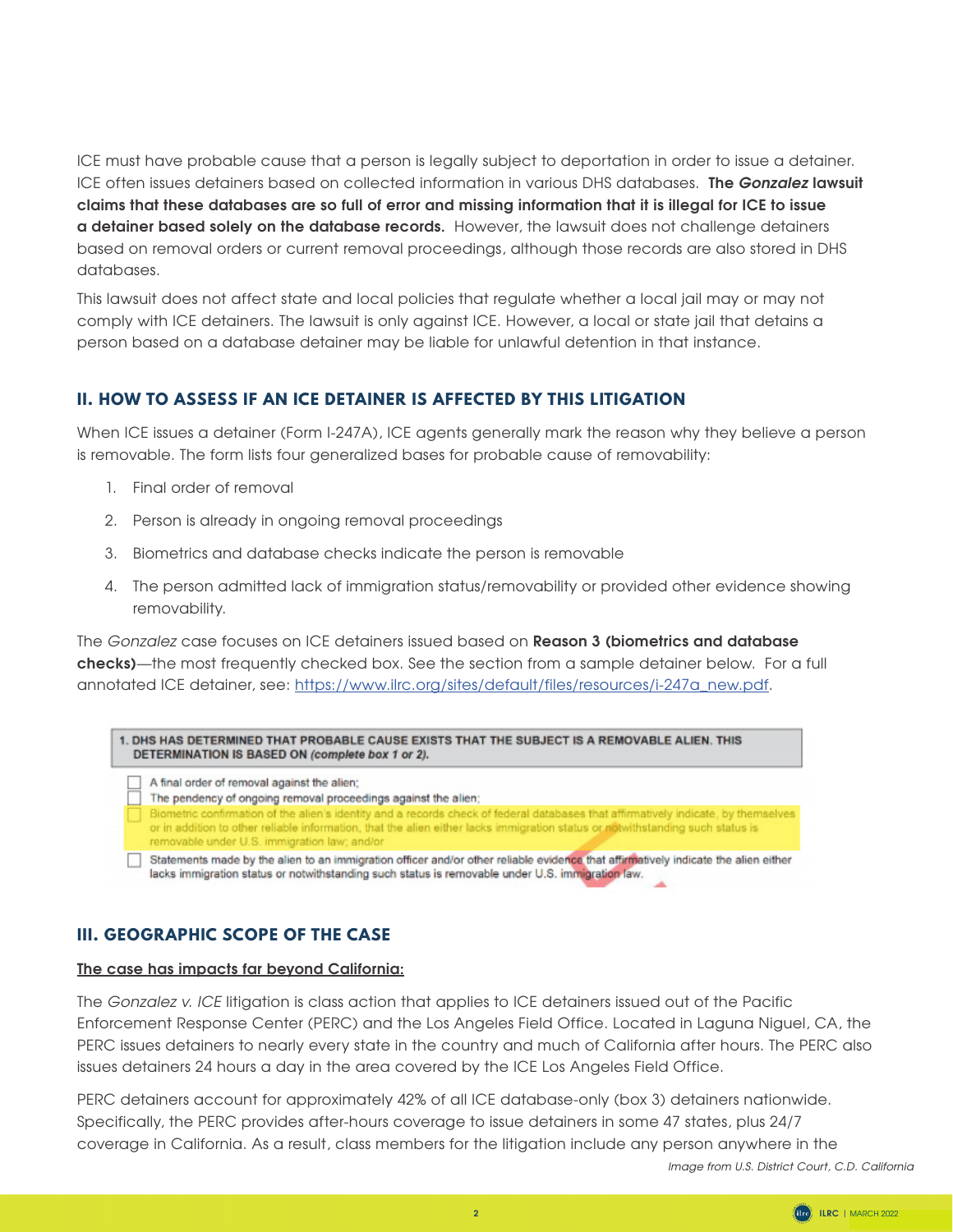country who is subject to a PERC detainer.

#### **The top of the ICE detainer shows what ICE office issued it:**



**The legal issues are national.** All ICE officers use the same set of databases, which are centralized systems. Defects in these databases are a national issue, not a California issue. If ICE databases used for issuing detainers are unreliable, they are equally unreliable in all parts of the country. The issues in the case are whether ICE violates the Fourth Amendment by issuing detainers without probable cause and by detaining people without review of their arrest by a neutral official. The U.S. Constitution and the Fourth Amendment apply everywhere.

This means that any detainer based on database checks alone, whether or not it was issued by the PERC or is specifically subject to the Gonzalez litigation, might be challenged for lack of probable cause. In local or state custody, this might be a basis to get the detainer lifted or challenge a person's hold. In removal proceedings, this could be a basis to make a motion to suppress or terminate. For more resources and practical advice on the legal issues of ICE detainers, see Section VI.

# **IV. WHAT IS ICE'S USUAL PROCESS FOR ISSUING DETAINERS?**

UPDATE: Under the February 17, 2022 stipulation, the PERC will not issue detainers based solely on database checks. This does not cover people who are already in removal proceedings or have final orders of removal, it only covers detainers based on the third checkbox, as discussed above.

- If the PERC officer would like to issue a detainer but has only database information to justify it, they may issue a Form I-247G, which is a modified detainer form that requests only that the jail give ICE notice of the person's release and does not request 48 hours of detention. See the redacted I-247G below. They may notify the local ICE Field Office, but the Field Office may not issue its own database detainer.
- However, the local ICE office could go to the jail to extract admissions from the person about their immigration status, and then issue a regular I-247A detainer. ICE is probably more likely to do this in jurisdictions that still hold a person extra time on an ICE detainer.
- No case that would otherwise be routed through interoperability to the PERC will be re-routed through interoperability to a field office. This means that ICE must not redirect any automatic Secure Communities results that would have been sent to the PERC to be sent to a different ICE Field Office that is not covered by the lawsuit, in order have that Field Office issue a database detainer.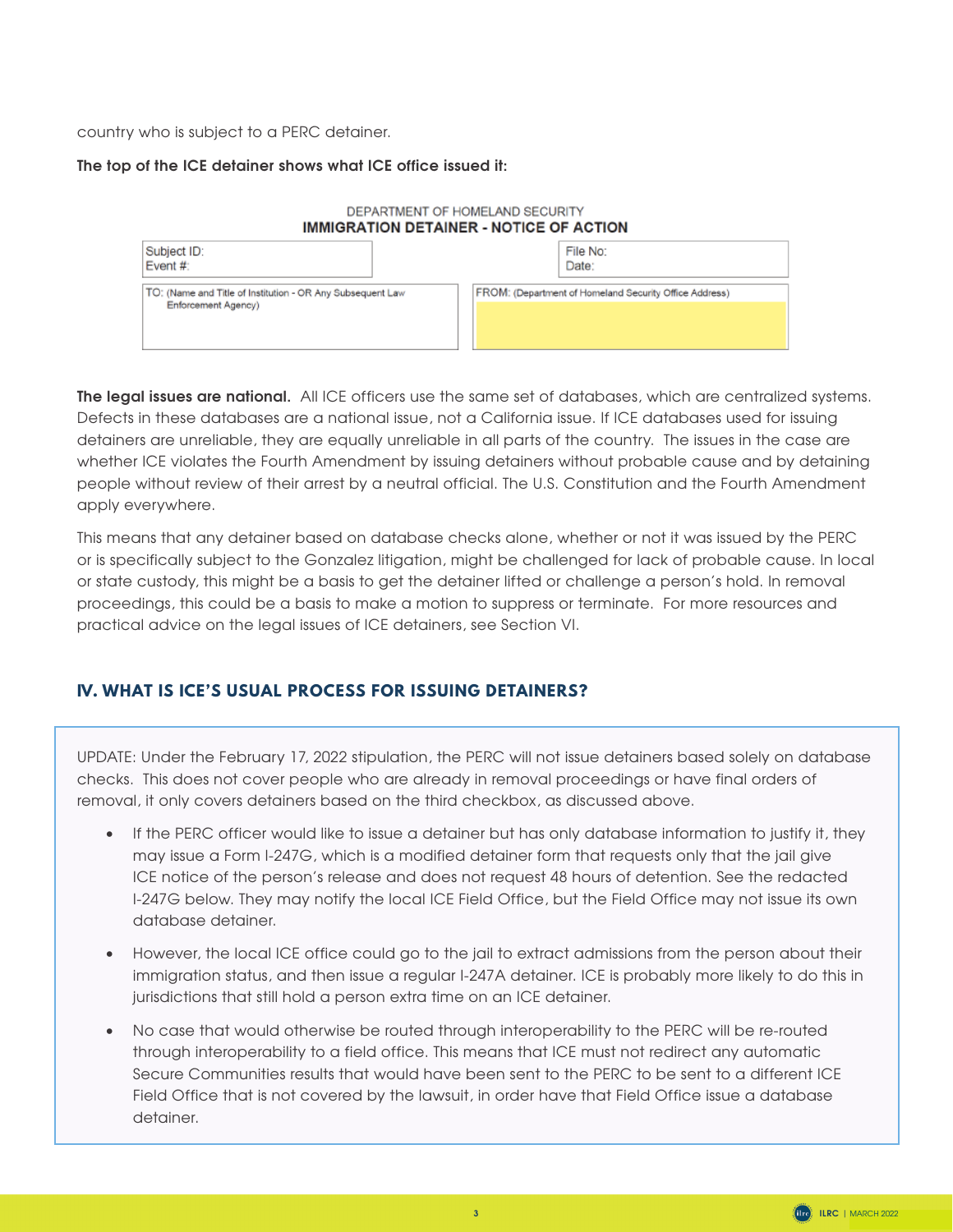ICE is automatically notified of all arrests in the country through Secure Communities, whereby a person's fingerprints are automatically shared with ICE when they are booked into local, state or federal criminal custody. The resulting information from this fingerprint check is then sent to the PERC and/or the relevant ICE Field Office. ICE agents, either at the Field Office or the PERC, may then do further database research to determine the person's current immigration status and assess whether person is removable. Beyond Secure Communities, many ICE Field Offices have relationships and arrangements with local jails to give ICE access to the local jail databases or to provide ICE with regular lists of everyone brought into custody, which ICE may also use to issue a detainer. Where the jail or prison allows it, ICE agents also frequently question people in custody about their immigration history in order to try to find probable cause of removability. In contrast, the PERC only issues detainers based on database information, because it is not a Field Office with agents that can visit the local jails or work with local agencies.

ICE is required to have probable cause that a person is removable to issue a detainer, and evidence of foreign birth combined with a lack of any other information in DHS databases, is insufficient to provide probable cause.

|                                                                                                                                                                      | DEPARTMENT OF HOMELAND SECURITY<br>U.S. Immigration and Customs Enforcement                                   |                                                               |                                                                                                                                                                                                                                                                                                                                                                                                                                                                                                                                                                                                                                                                                     |
|----------------------------------------------------------------------------------------------------------------------------------------------------------------------|---------------------------------------------------------------------------------------------------------------|---------------------------------------------------------------|-------------------------------------------------------------------------------------------------------------------------------------------------------------------------------------------------------------------------------------------------------------------------------------------------------------------------------------------------------------------------------------------------------------------------------------------------------------------------------------------------------------------------------------------------------------------------------------------------------------------------------------------------------------------------------------|
|                                                                                                                                                                      | REQUEST FOR ADVANCE NOTIFICATION OF RELEASE                                                                   |                                                               |                                                                                                                                                                                                                                                                                                                                                                                                                                                                                                                                                                                                                                                                                     |
| Subject ID:<br>Event $#$ :                                                                                                                                           | BOOKING                                                                                                       |                                                               | File No:<br>March 16, 2020<br>Date:                                                                                                                                                                                                                                                                                                                                                                                                                                                                                                                                                                                                                                                 |
| TO: (Name and Title of Institution - OR Any Subsequent Law<br>Enforcement Agency)<br>LOS ANGELES CO CENTRAL JA<br><b>441 BAUCHET ST</b><br>LOS ANGELES, CA 900120000 |                                                                                                               | ICE<br>ERO Los Angeles Field Office.<br>Los Angeles, CA 90012 | FROM: (Department of Homeland Security Office Address)<br>LOS ANGELES, CA, DOCKET CONTROL OFFICE<br>300 N Los Angeles Street, Room 7621                                                                                                                                                                                                                                                                                                                                                                                                                                                                                                                                             |
| Name of Subject:                                                                                                                                                     |                                                                                                               |                                                               |                                                                                                                                                                                                                                                                                                                                                                                                                                                                                                                                                                                                                                                                                     |
| Date of Birth:                                                                                                                                                       | Suspected Citizenship: HBXICO                                                                                 |                                                               | Sex: M                                                                                                                                                                                                                                                                                                                                                                                                                                                                                                                                                                                                                                                                              |
| IT IS THEREFORE REQUESTED THAT YOU:<br>for release from your custody.                                                                                                |                                                                                                               |                                                               | . Notify DHS as early as practicable (at least 48 hours, if possible) before the subject is released from your custody to allow DHS an<br>opportunity to determine whether there is probable cause to conclude that he or she is a removable alien. Please notify DHS by calling<br>[X] U.S. Immigration and Customs Enforcement (ICE) or   U.S. Customs and Border Protection (CBP) at 213-830-4925<br>If you cannot reach an official at the number(s) provided, please contact the Law Enforcement Support Center at (802) 872-6020.<br>This request for notification does not request or authorize that you detain the subject beyond the time he or she is currently scheduled |
| quarter assignments, or other matters.                                                                                                                               |                                                                                                               |                                                               | - This request should not impact decisions about the subject's bail, rehabilitation, parole, release, diversion, custody classification, work,                                                                                                                                                                                                                                                                                                                                                                                                                                                                                                                                      |
|                                                                                                                                                                      | - Relay this request to any other law enforcement agency to which you transfer custody of the subject.        |                                                               |                                                                                                                                                                                                                                                                                                                                                                                                                                                                                                                                                                                                                                                                                     |
|                                                                                                                                                                      | . Notify this office in the event of the subject's death, hospitalization or transfer to another institution. |                                                               |                                                                                                                                                                                                                                                                                                                                                                                                                                                                                                                                                                                                                                                                                     |
|                                                                                                                                                                      | If checked: Please cancel the detainer related to this alien previously submitted to you on                   |                                                               | (date).                                                                                                                                                                                                                                                                                                                                                                                                                                                                                                                                                                                                                                                                             |
| DANTRL CHRVRZ - DO                                                                                                                                                   | 9924                                                                                                          |                                                               |                                                                                                                                                                                                                                                                                                                                                                                                                                                                                                                                                                                                                                                                                     |
|                                                                                                                                                                      | (Name and title of Immigration Officer)                                                                       |                                                               | (Signature of Immigration Officer)                                                                                                                                                                                                                                                                                                                                                                                                                                                                                                                                                                                                                                                  |
| questions or concerns about this matter.                                                                                                                             |                                                                                                               |                                                               | Notice: If the subject may be the victim of a crime or you want the subject to remain in the United States for a law enforcement<br>purpose, notify the ICE Law Enforcement Support Center at (802) 872-6020. You may also call this number if you have any other                                                                                                                                                                                                                                                                                                                                                                                                                   |
|                                                                                                                                                                      | TO BE COMPLETED BY THE LAW ENFORCEMENT AGENCY CURRENTLY HOLDING THE SUBJECT OF THIS NOTICE:                   |                                                               | Please provide the information below, sign, and return to DHS by mailing, emailing, or faxing a copy to                                                                                                                                                                                                                                                                                                                                                                                                                                                                                                                                                                             |
| Local Booking/Inmate #:                                                                                                                                              | Est, release date/time:                                                                                       |                                                               |                                                                                                                                                                                                                                                                                                                                                                                                                                                                                                                                                                                                                                                                                     |
| Date of latest criminal charge/conviction:                                                                                                                           |                                                                                                               |                                                               |                                                                                                                                                                                                                                                                                                                                                                                                                                                                                                                                                                                                                                                                                     |
| Latest offense charged/convicted:                                                                                                                                    |                                                                                                               | ×.                                                            |                                                                                                                                                                                                                                                                                                                                                                                                                                                                                                                                                                                                                                                                                     |
|                                                                                                                                                                      |                                                                                                               |                                                               |                                                                                                                                                                                                                                                                                                                                                                                                                                                                                                                                                                                                                                                                                     |
|                                                                                                                                                                      | (Name and title of Officer)                                                                                   |                                                               | (Signature of Officer)                                                                                                                                                                                                                                                                                                                                                                                                                                                                                                                                                                                                                                                              |
| Interim Form I-247G (1/2020)                                                                                                                                         |                                                                                                               |                                                               | Page 1 of 1                                                                                                                                                                                                                                                                                                                                                                                                                                                                                                                                                                                                                                                                         |
|                                                                                                                                                                      | $1 - 1$                                                                                                       |                                                               |                                                                                                                                                                                                                                                                                                                                                                                                                                                                                                                                                                                                                                                                                     |

Sample I-247G - ICE requests notification of release only, likely because they do not have probable cause for arrest.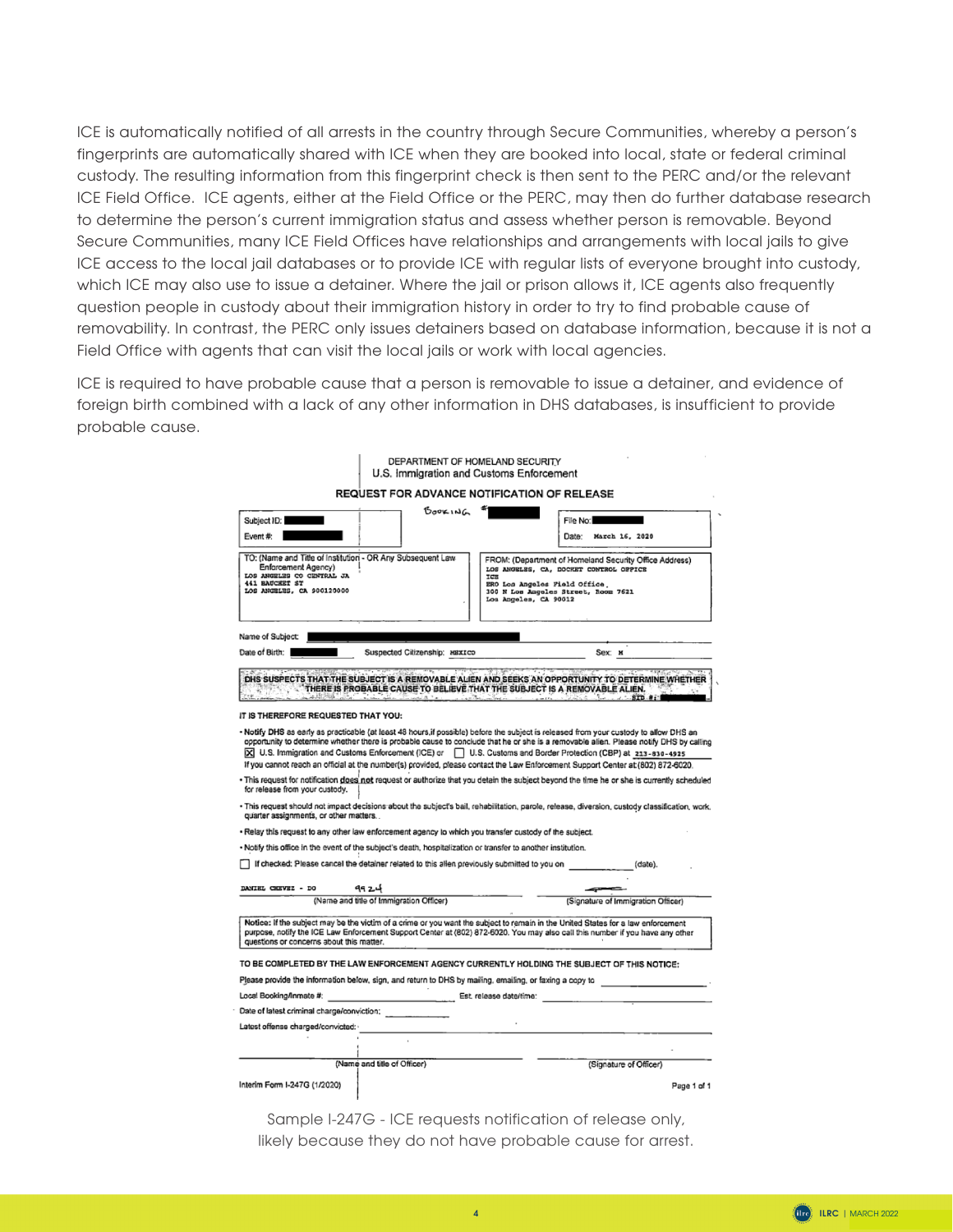# **V. MORE ON THE LEGAL ISSUES AND COURT DECISIONS**

#### **On September 27, 2019, a federal district court judge issued a permanent injunction limiting the issuance of ICE detainers by some ICE offices. The district court held:**

- 1. ICE violates the Fourth Amendment by relying on an unreliable set of databases to make probable cause determinations for its detainers.
- 2. ICE violates the Fourth Amendment by issuing detainers to state and local law enforcement agencies in states that do not expressly authorize civil immigration arrests under state law.

**On September 11, 2020, the Ninth Circuit vacated the injunction and sent the case back to the district court to look more closely at the databases ICE uses and to reassess whether a neutral review of ICE's probable cause determinations is required. The Ninth Circuit held:** 

- 1. The district court needs to conduct further fact finding about the databases that ICE uses to make probable cause determinations for its detainers to properly assess whether the databases are insufficient to provide probable cause.
- 2. State laws that do not expressly authorize civil immigration arrests do not determine whether ICE violates the Fourth Amendment.
- 3. The Fourth Amendment requirement that arrests be reviewed by a neutral magistrate within 48 hours applies to civil immigration arrests.

On February 17, 2022, ICE stipulated to following the original terms of the district court injunction, essentially that the PERC and Los Angeles ICE office will not issue detainers based solely on database checks, while the litigation is ongoing.

#### *TAKEAWAYS ON THE LEGAL ISSUES OF ICE DETAINERS*

- 1. This case raises fundamental questions about ICE enforcement practices, in particular the use of databases to target people for detainers, and what is required under the Fourth Amendment for immigration arrests.
- 2. The Ninth Circuit did not hold that the databases that ICE uses to make probable cause determinations for its detainers are actually reliable. Instead, the court provided a clearer legal standard for determining database reliability and remanded the case to the district court to do further fact finding. This means that it is possible that the district court could still find that the databases are not reliable to establish probable cause for ICE detainers.
- 3. The Ninth Circuit also held that the law requires a neutral magistrate, such as a judge, to review the basis for civil immigration arrests. This is not something that is currently part of immigration enforcement or procedures, since civil immigration arrests are generally reviewed only by ICE agents, so what this new requirement will look like and how it will be carried out is still unknown

# **VI. HOW SHOULD ATTORNEYS REPRESENT SOMEONE SUBJECT TO AN ICE DETAINER?**

#### **What should I do if DHS has placed an invalid detainer on my client?**

Please contact Gonzalez class counsel at jpasquarella@aclosocal.org or mfleming@heartlandalliance.org.

• For more background on handling ICE detainers generally, see: [https://www.ilrc.org/ice-detainers](https://www.ilrc.org/ice-detainers-advice-and-strategies-criminal-defense-counsel)[advice-and-strategies-criminal-defense-counsel](https://www.ilrc.org/ice-detainers-advice-and-strategies-criminal-defense-counsel).